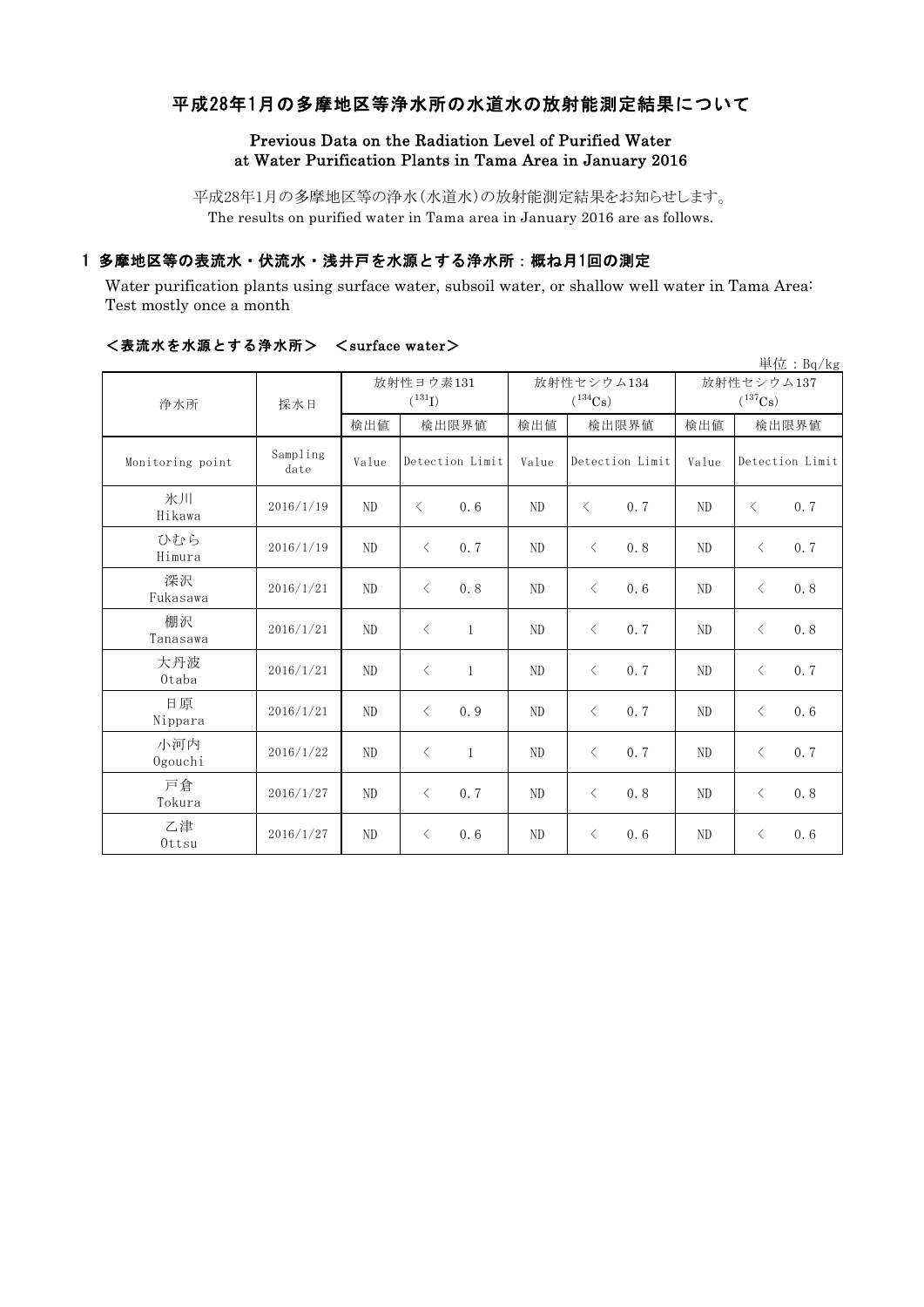# <伏流水を水源とする浄水所> <subsoil water>

|                       |                  |                          |           |                 |                            |           |                 |                                     |           | 単位: Bq/kg       |
|-----------------------|------------------|--------------------------|-----------|-----------------|----------------------------|-----------|-----------------|-------------------------------------|-----------|-----------------|
| 浄水所                   | 採水日              | 放射性ヨウ素131<br>$(^{131}I)$ |           |                 | 放射性セシウム134<br>$(^{134}Cs)$ |           |                 | 放射性セシウム137<br>$(^{137}\mathrm{Cs})$ |           |                 |
|                       |                  | 検出値                      | 検出限界値     |                 | 検出値                        | 検出限界値     |                 | 検出値                                 | 検出限界値     |                 |
| Monitoring point      | Sampling<br>date | Value                    |           | Detection Limit | Value                      |           | Detection Limit | Value                               |           | Detection Limit |
| 御岳山<br>Mitakesann     | 2016/1/12        | ND                       | $\langle$ | 0.6             | ND                         | $\langle$ | 0.6             | ND                                  | $\langle$ | 0.8             |
| 千ヶ瀬第二<br>Chigasedaini | 2016/1/14        | $\rm ND$                 | $\langle$ | 0.6             | ND                         | $\langle$ | 0.7             | N <sub>D</sub>                      | $\langle$ | 0.7             |
| 日向和田<br>Hinatawada    | 2016/1/14        | ND                       | $\langle$ | 0.7             | $\rm ND$                   | $\langle$ | 0.6             | ND                                  | $\langle$ | 0.7             |
| 成木<br>Nariki          | 2016/1/20        | ND                       | $\langle$ | 0.7             | ND                         | $\langle$ | 0.6             | ND                                  | $\langle$ | 0.8             |
| 二俣尾<br>Futamatao      | 2016/1/20        | ND                       | $\langle$ | 0.7             | ND                         | $\lt$     | 0.7             | ND                                  | $\langle$ | 0.8             |
| 高月<br>Takatsuki       | 2016/1/21        | ND                       | $\langle$ | 0.6             | ND                         | $\langle$ | 0.8             | ND                                  | $\langle$ | 0.6             |
| 沢井第一<br>Sawaidaiichi  | 2016/1/28        | ND                       | $\langle$ | 0.8             | $\rm ND$                   | $\langle$ | 0.6             | ND                                  | $\langle$ | 0.8             |

# <地下水(浅井戸)を水源とする浄水所> <shallow well>

|                    |                  |       |                          |       |                            |                            | 単位: $Bq/kg$      |  |
|--------------------|------------------|-------|--------------------------|-------|----------------------------|----------------------------|------------------|--|
| 浄水所                | 採水日              |       | 放射性ヨウ素131<br>$(^{131}I)$ |       | 放射性セシウム134<br>$(^{134}Cs)$ | 放射性セシウム137<br>$(^{137}Cs)$ |                  |  |
|                    |                  | 検出値   | 検出限界値                    | 検出値   | 検出限界値                      | 検出値                        | 検出限界値            |  |
| Monitoring point   | Sampling<br>date | Value | Detection Limit          | Value | Detection Limit            | Value                      | Detection Limit  |  |
| 杉並<br>Suginami     | 2016/1/7         | ND    | $\langle$<br>0.8         | ND.   | 0.9<br>$\lt$               | ND                         | $\langle$        |  |
| 上代継<br>Kamiyotsugi | 2016/1/13        | ND    | $\langle$<br>0.7         | ND.   | 0.7<br>$\langle$           | ND                         | 0.7<br>$\langle$ |  |
| 上石原<br>kamiisihara | 2016/1/18        | ND    | $\langle$<br>0.7         | ND    | 0.5<br>$\langle$           | ND                         | 0.8<br>$\langle$ |  |
| 大久野<br>$0$ guno    | 2016/1/21        | ND    | 0.8<br>$\langle$         | ND    | 0.6<br>$\langle$           | ND                         | 0.6<br>$\langle$ |  |